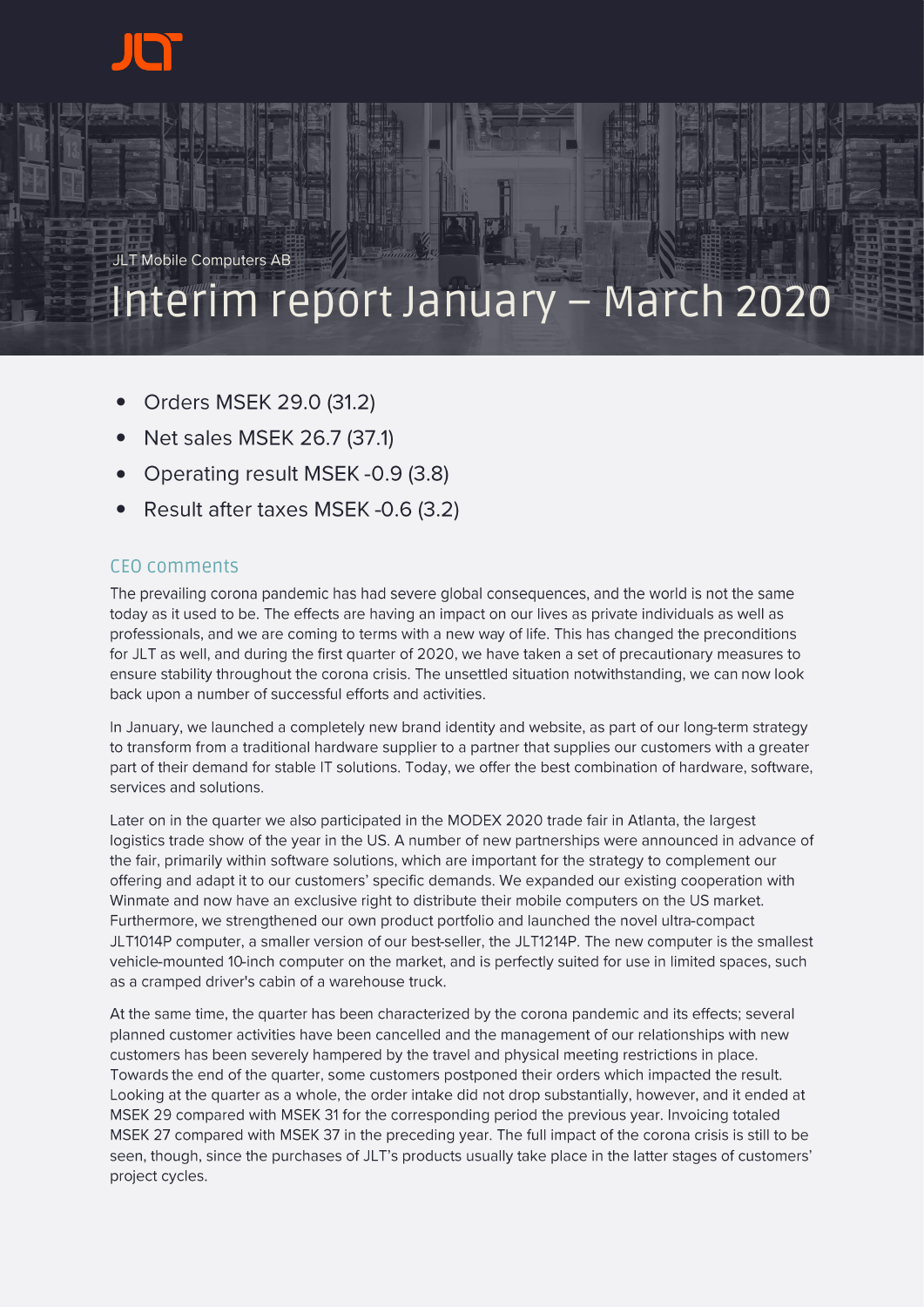A number of proactive efforts and cost savings have now laid the foundations for JLT to overcome the unpredictable market situation and to gear up quickly as soon as the situation improves. We are concerned about the well-being of our staff and provide for possibilities to work from home. We are reducing the risk of supply disruptions by increasing the stocks of key components and finished products. We are reducing our costs through a reprioritization of development projects and market activities, reduced working hours and, to some extent, staff reductions. At the same time, I, like the rest of the executive management team, have decided to cut our salaries by 10 percent.

JLT has a solid financial position and a strong net liquid position, which allows us to continue to pursue our most important future-oriented development projects and sustain an acceptable level of marketing activities. This way, we are putting ourself in a position where we can stand firm through the crisis and be ready to accelerate when the market conditions turn.

Per Holmberg, CEO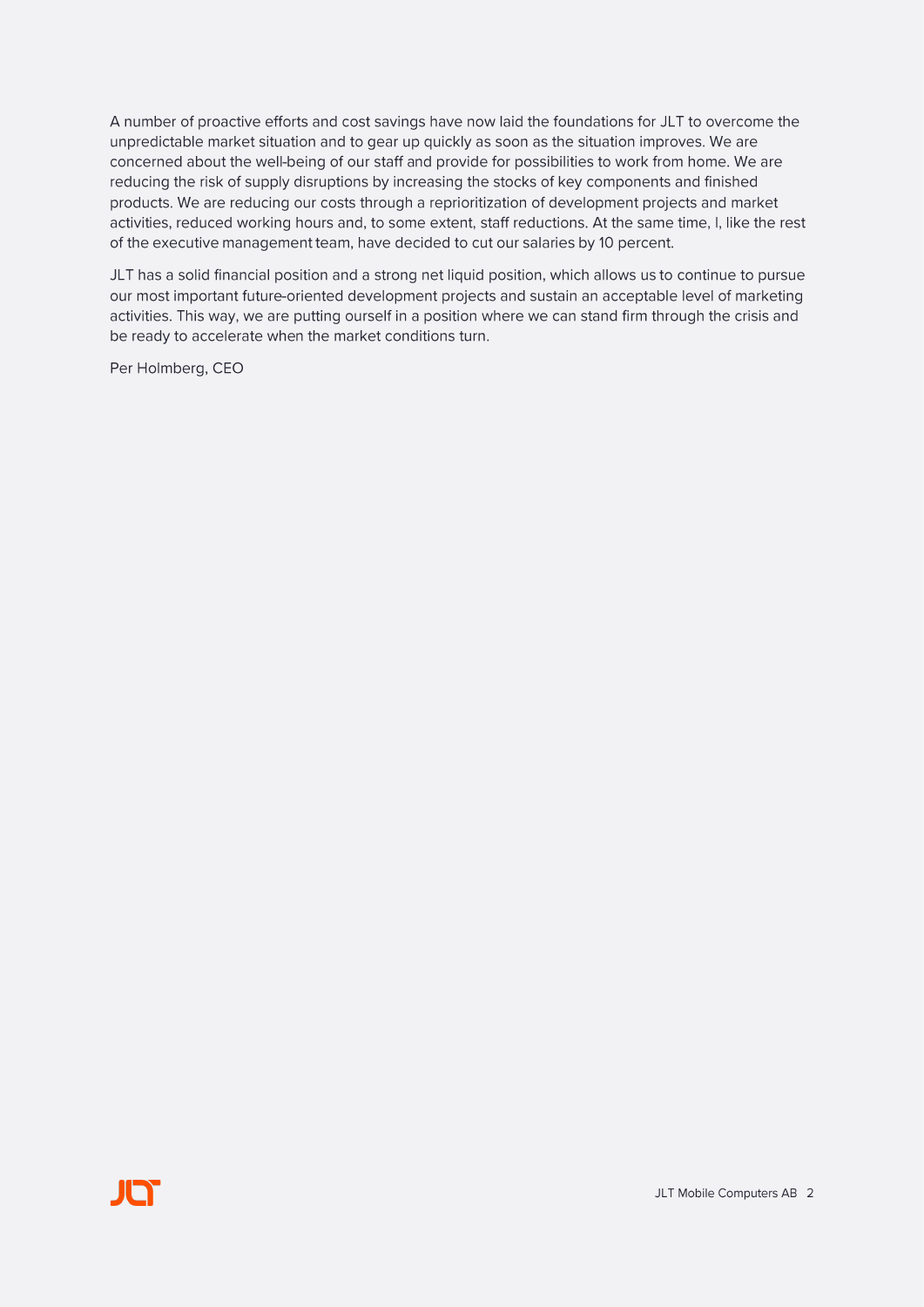## The Group's net sales and result for the period January to March 2020

For the period, the group reported net sales amounting to MSEK 26.7 (37.1). The gross profit amounted to MSEK 13.2 (15.5), and the gross margin to 49.4 percent (41.7).

Operating expenses totaled MSEK 13.7 (11.1), of which other costs accounted for MSEK 4.2 (3.3). Personnel costs totaled MSEK 9.5  $(7.8)$ .

EBITDA for the period amounted to MSEK-0.5 (4.3).

Depreciation/amortization amounted to MSEK 0.4 (0.5) for the year, of which development expenditures were MSEK 0.3 (0.3) and goodwill MSEK 0.0 (0.1).

The Group's operating result amounted to MSEK-0.9 (3.8).

The net financial result amounted to MSEK 0.0 (0.4), leading to an MSEK-0.9 (4.2) profit before tax.

Fixed taxes for the Group totaling MSEK 0.3 (1.0) led to a profit after tax of MSEK -0.6 (3.2).

Order intake during the period amounted to MSEK 29.0 (31.2), and the order backlog at the end of the period amounted to MSEK 14.2 (18.3).

| Income statement, MSEK       | Q1<br>2020 | Q1<br>2019 | 2019,<br>year |
|------------------------------|------------|------------|---------------|
| <b>Net sales</b>             | 26.7       | 37.1       | 141.7         |
| <b>Gross profit</b>          | 13.2       | 15.5       | 65.3          |
| - Gross margin               | 49.4%      | 41.7%      | 46.1%         |
| Sales and marketing costs    | $-7.1$     | $-5.5$     | $-23.9$       |
| Organizational costs and R&D | $-6.6$     | $-5.6$     | $-25.5$       |
| <b>EBITDA</b>                | $-0.5$     | 4.3        | 16.0          |
| - EBITDA margin              | $-1.9%$    | 11.7%      | 11.3%         |
| Depreciation<br>Of which:    | $-0.4$     | $-0.5$     | $-2.3$        |
| - Tangible fixed assets      | $-0.1$     | $-0.1$     | $-0.3$        |
| - Development costs          | $-0.3$     | $-0.3$     | $-1.2$        |
| - Goodwill                   | 0.0        | $-0.1$     | $-0.8$        |
| <b>Operating profit</b>      | $-0.9$     | 3.8        | 13.6          |
| - Operating margin           | $-3.3%$    | 10.3%      | 9.6%          |

#### Comments on the result for the first quarter

The relative margin is higher on the offset result from service contracts than on product sales. As net sales decrease, the offset result from service contracts makes up a higher proportion, which partly explains the improved margins for the quarter. The weak Swedish krona contributes as well.

The Company's overhead increased during the first quarter, in part due to currency effects but primarily due to an expansion of sales and marketing resources in an effort to promote growth. As the COVID-19

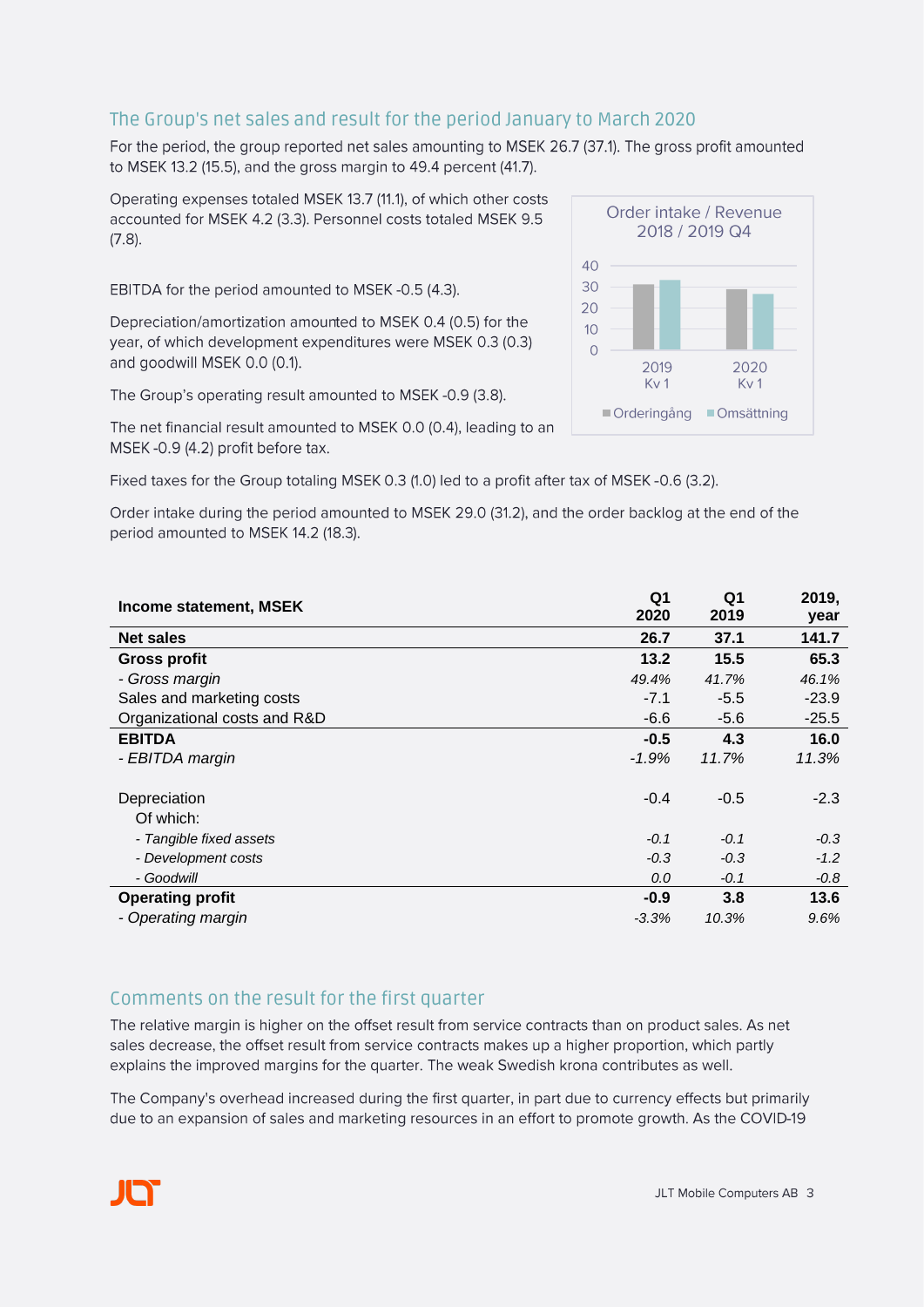impact became apparent during the first quarter, most of these measures have been withdrawn and staff reductions have been implemented, which will have effect as from the second quarter.

The company's goodwill stems from the acquisition of the US operations in 2014 and is fully amortized.

The global market decline in financial instruments has impacted JLT's investments during the first quarter, but this is offset by the strengthening of USD denominated holdings against the SEK.

## Financial position and cash flow

Cash flow amounted to MSEK 2.3 (6.2). The Group's cash and cash equivalents amounted to MSEK 50.2 (50.1) on the balance sheet date. The net liquid position of MSEK 50 is basically equivalent to the total operating costs of the company excluding cost of goods sold for 2019.

The solidity was 62 percent (61), and the equity amounted to MSEK 58.9 (57.3).

As from the second quarter of 2017, parts of the cash and cash equivalents are under discretionary management, according to a stated investment policy with a maximum of 20 percent in shares or sharebased investments. The amount held is determined by the current cash requirement.

There are no interest-bearing liabilities.

#### **Parent Company**

The parent company performs services for the subsidiary and pass on the expenses. The operating result amounted to MSEK-1.6 (-0.4).

#### **Accounting policies**

The interim financial report is prepared in accordance with the Swedish Accounting Standards Board's general recommendations for voluntary interim reporting (BFNAR 2007:1). As of 2014, JLT is applying the Swedish Annual Accounts Act as well as the Swedish Accounting Standards Board BFNAR 2012:1 annual report and consolidated (K3).

This report has not been reviewed by the company's auditors.

#### Dividend policy

The Board of Directors proposes to the Annual General Meeting that no dividend be paid for the financial year 2019, taking the development of the coronavirus impact into account. The dividend for the preceding year was SEK 0.22 per share, of which 0.07 was extra dividend.

#### The share

In total, 2.5 million shares (2.8) have been traded during the year, corresponding to 9 percent of the total number of shares outstanding.

The share price was SEK 7.18 at the beginning of the period and SEK 5.00 at the end of the period.

The JLT share is listed on Nasdaq First North Growth Market, with Eminova Fondkommission AB as the company's Certified Advisor.

Eminova Fondkommission AB  $+46(0)8 - 68421100$ info@eminova.se

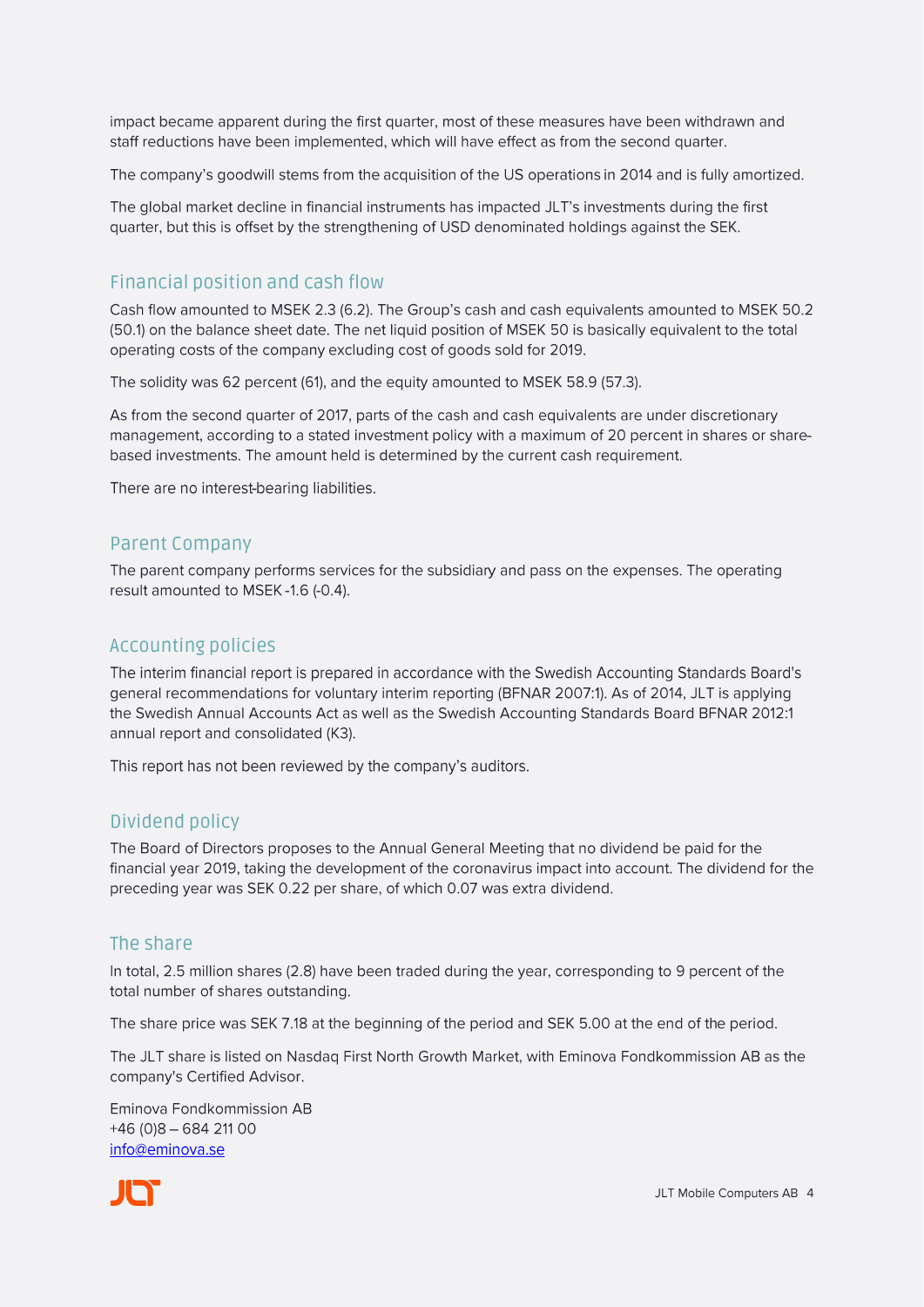### Report dates 2020

| Interim Report Jan - Jun 2020  | August 13, 2020          |
|--------------------------------|--------------------------|
| Interim Report Jan - Sept 2020 | October 23, 2020         |
| Year-end Report 2020           | <b>February 10, 2021</b> |

Växjö, May 6, 2020

On behalf of the Board of directors: Per Holmberg, CEO

For additional information:

| Per Holmberg CEO   | +46 70 - 361 3934    |
|--------------------|----------------------|
| Stefan Käck VP/CFO | $+46$ 70 $-531$ 0057 |

www.jltmobile.com

Interim reports: www.jltmobile.com/investor-relations/

This information is information that JLT Mobile Computers AB is obliged to make public pursuant to the EU Market Abuse Regulation and the Securities Markets Act. The information was submitted for publication, through the agency of the contact person set out above, at 1:00 pm CET on May 6, 2020.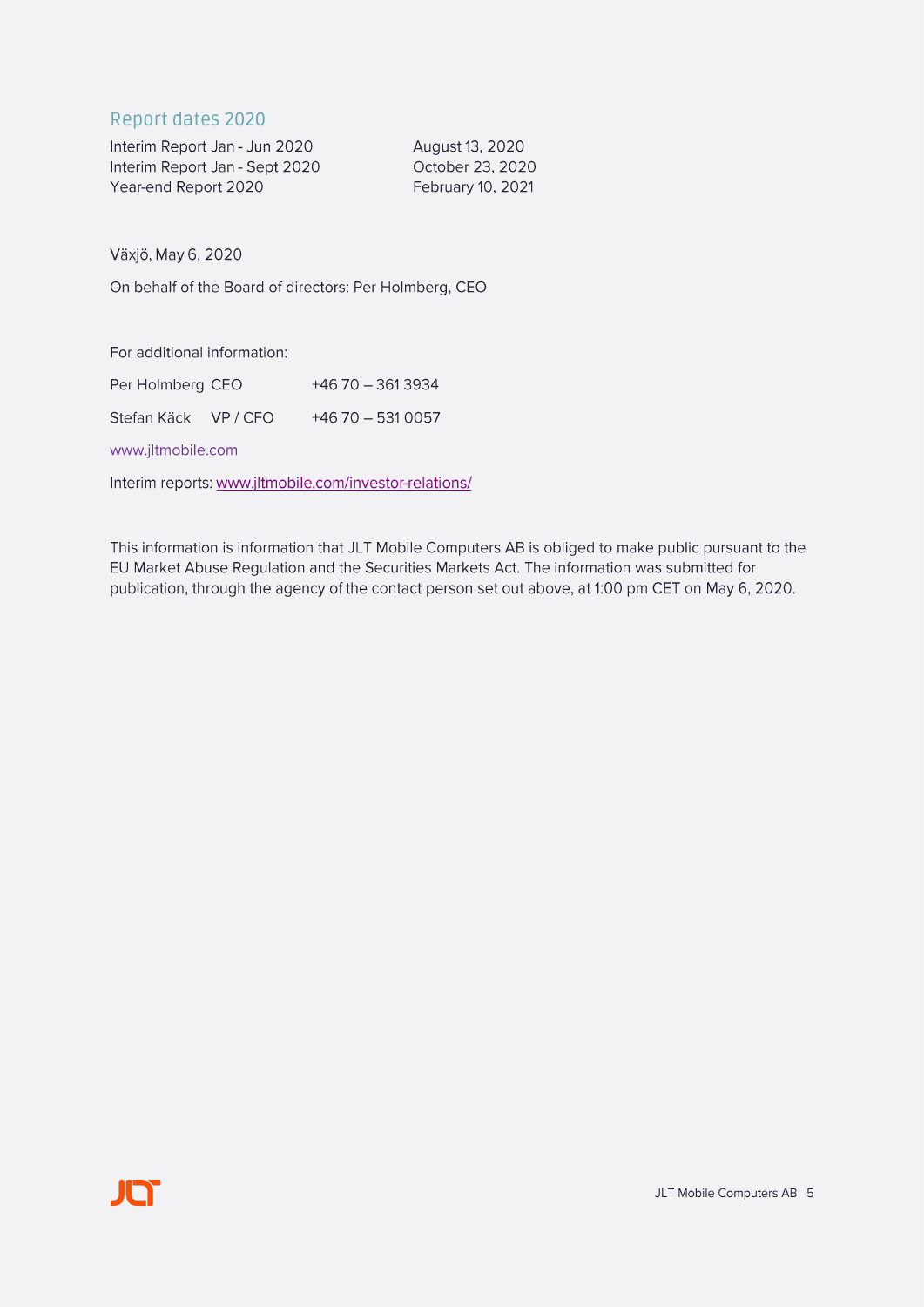#### **Consolidated accounts\***

| Income statement, MSEK                           | Q1 2020 | Q1 2019 | 2019,<br>year |
|--------------------------------------------------|---------|---------|---------------|
| <b>Total operating income</b>                    | 26.7    | 37.1    | 141.7         |
| <b>Operating costs</b>                           |         |         |               |
| Goods for resale                                 | $-13.5$ | $-21.6$ | $-76.4$       |
| Other external charges                           | $-4.2$  | $-3.3$  | $-18.0$       |
| Personnel costs                                  | $-9.5$  | $-7.8$  | $-31.3$       |
| Depreciation/amortization                        | $-0.4$  | $-0.5$  | $-2.3$        |
| <b>Operating profit</b>                          | $-0.9$  | 3.8     | 13.6          |
| Net financial result                             | 0.0     | 0.4     | 0.3           |
| <b>Profit after financial items</b>              | $-0.9$  | 4.2     | 13.9          |
| Taxes                                            | 0.3     | $-1.0$  | $-3.0$        |
| Profit/loss for the period                       | $-0.6$  | 3.2     | 10.9          |
| Earnings per share (SEK)                         | $-0.02$ | 0.11    | 0.38          |
| Diluted earnings per share (SEK)                 | $-0.02$ | 0.11    | 0.37          |
|                                                  | 2020    | 2019    | 2019          |
| <b>Balance sheet, MSEK</b>                       | 31 Mar  | 31 Mar  | 31 Dec        |
| <b>Assets</b>                                    |         |         |               |
| Intangible fixed assets                          | 2.6     | 4.1     | 2.6           |
| Tangible fixed assets                            | 0.6     | 0.5     | 0.6           |
| <b>Financial fixed assets</b>                    | 0.2     | 0.2     | 0.1           |
| <b>Total fixed assets</b>                        | 3.4     | 4.8     | 3.3           |
| Inventories                                      | 22.3    | 17.5    | 19.3          |
| <b>Current receivables</b>                       | 19.6    | 21.2    | 26.2          |
| Cash, cash equivalents and financial investments | 50.2    | 50.1    | 47.9          |
| <b>Total current assets</b>                      | 92.1    | 88.7    | 93.4          |
| <b>Total assets</b>                              | 95.4    | 93.5    | 96.7          |
| <b>Equity, provisions and liabilities</b>        |         |         |               |
| Share capital                                    | 28.6    | 28.6    | 28.6          |
| Restricted equity                                | 6.0     | 6.7     | 5.9           |
| <b>Retained result</b>                           | 24.4    | 22.1    | 24.2          |
| <b>Total equity</b>                              | 58.9    | 57.3    | 58.6          |
| <b>Provisions</b>                                | 1.9     | 2.0     | 2.0           |
| <b>Current liabilities</b>                       | 34.7    | 34.2    | 36.0          |
| Total equity, provisions and liabilities         | 95.4    | 93.5    | 96.7          |

\* Mathematical round-off